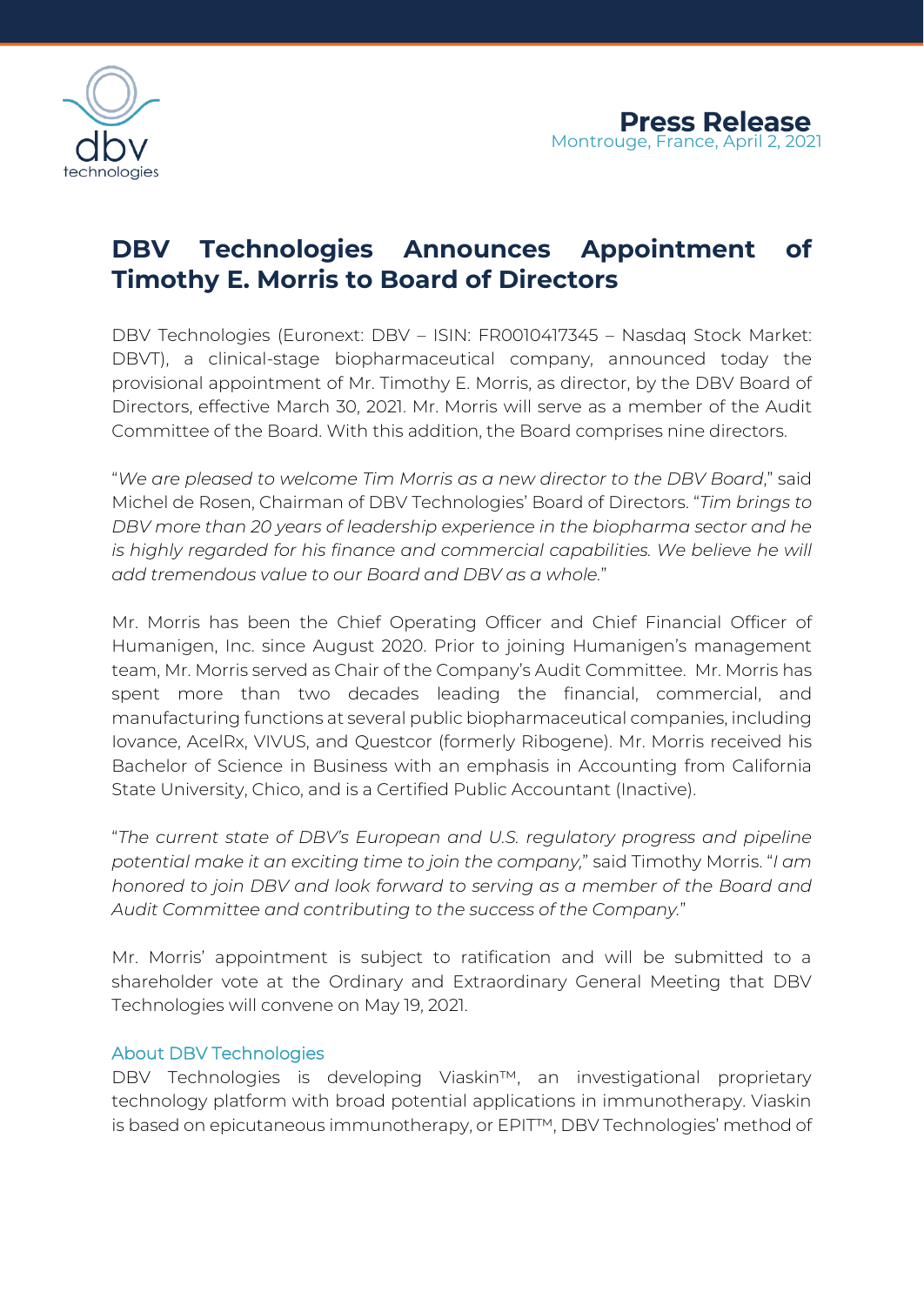

delivering biologically active compounds to the immune system through intact skin. With this new class of non-invasive product candidates, the Company is dedicated to safely transforming the care of food allergic patients. DBV Technologies' food allergies programs include ongoing clinical trials of Viaskin Peanut. DBV Technologies has global headquarters in Montrouge, France and offices in Bagneux, France, and North American operations in Summit, NJ and New York, NY. The Company's ordinary shares are traded on segment B of Euronext Paris (Ticker: DBV, ISIN code: FR0010417345), part of the SBF120 index, and the Company's ADSs (each representing one-half of one ordinary share) are traded on the Nasdaq Global Select Market (Ticker: DBVT).

## Forward-Looking Statements

This press release may contain forward-looking statements, including statements regarding Company's anticipated Ordinary and Extraordinary General Meeting of Shareholders, DBV's regulatory progress, and the potential of DBV's pipeline. These forward-looking statements and estimates are not promises or guarantees and involve substantial risks and uncertainties. Among the factors that could cause actual occurrences to differ materially from those described or projected herein include uncertainties associated generally with research and development, clinical trials and related regulatory reviews and approvals and those associated with scheduling and holding public events, including the impact of the COVID-19 pandemic A further discussion of risks and uncertainties that could cause actual results to differ materially from those set forth in the forward-looking statements in this press release can be found in DBV Technologies' regulatory filings with the French Autorité des Marchés Financiers, DBV Technologies' filings and reports with the U.S. Securities and Exchange Commission, including in DBV Technologies' Annual Report on Form 10-K for the year ended December 31, 2020, and future filings and reports by DBV Technologies. Existing and prospective investors are cautioned not to place undue reliance on these forward-looking statements and estimates, which speak only as of the date hereof. Other than as required by applicable law, DBV Technologies undertakes no obligation to update or revise the information contained in this Press Release.

### Investor Contact

Anne Pollak DBV Technologies +1 857-529-2363 [anne.pollak@dbv-technologies.com](mailto:anne.pollak@dbv-technologies.com)